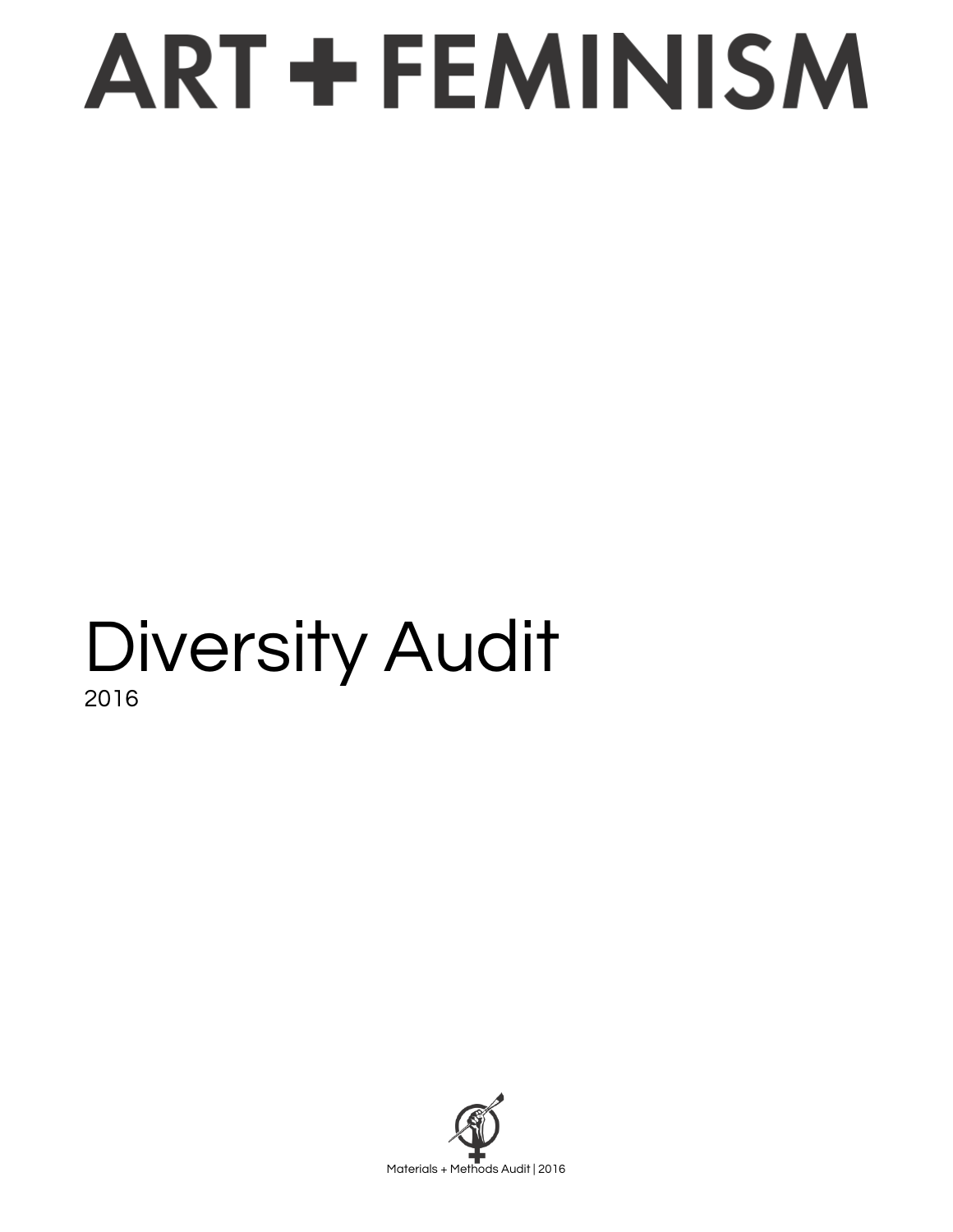### Table of Contents

| Section 1 | About                     |
|-----------|---------------------------|
| Section 2 | <b>Author Biographies</b> |
| Section 3 | Alice Backer Review       |
| Section 4 | Sheetal Prajapati Review  |
| Section 5 | Marin Watts Review        |

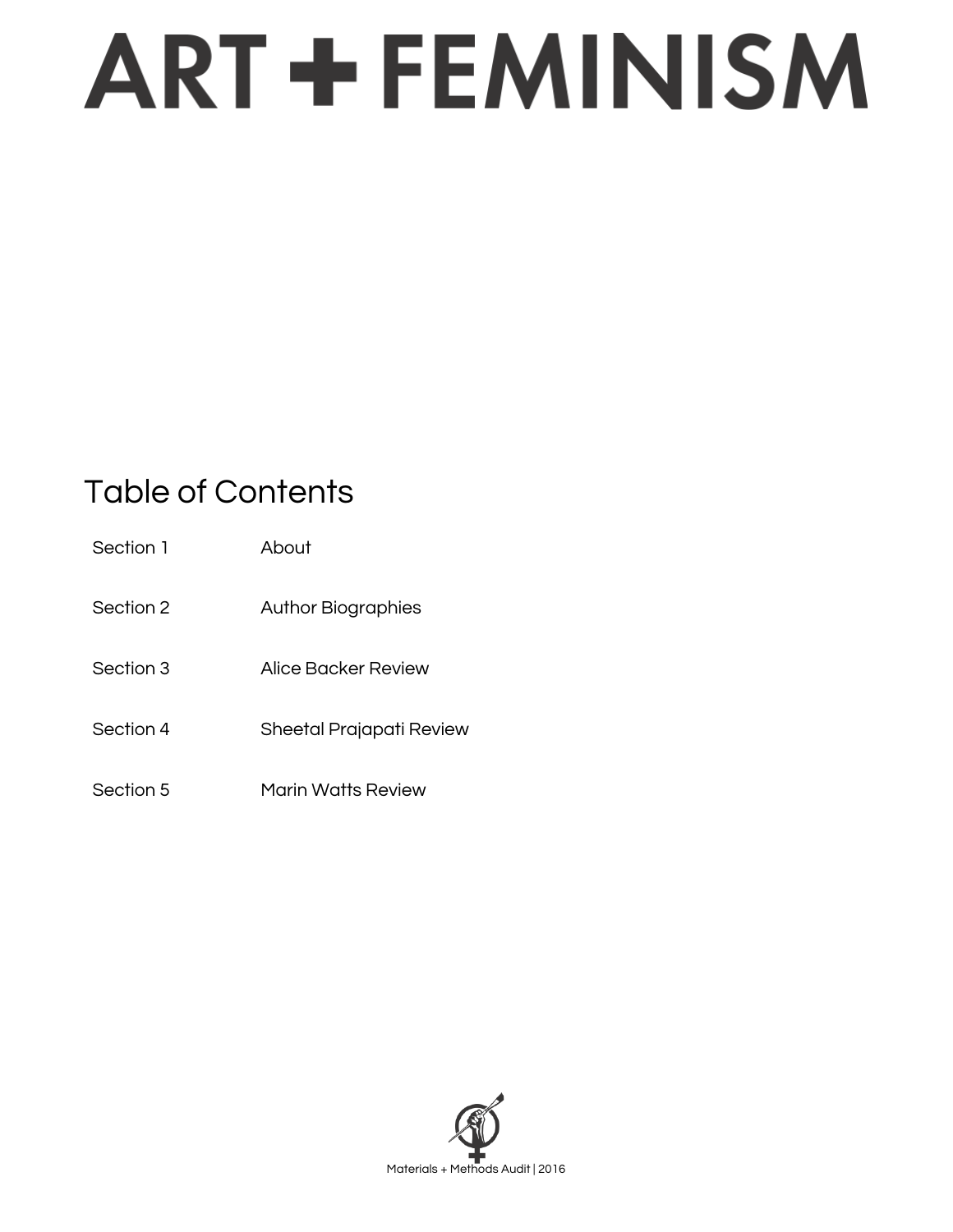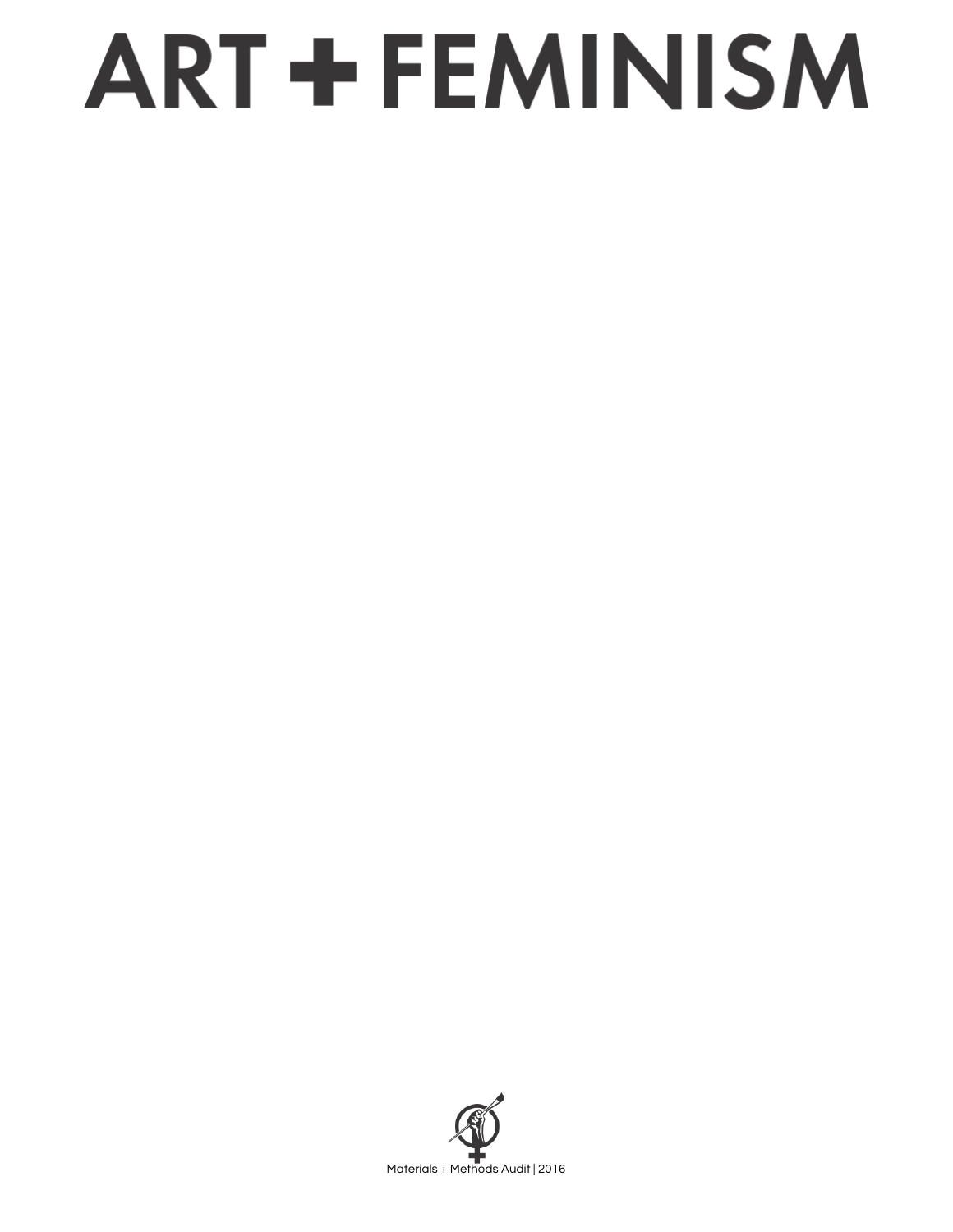### Section 1 | About

In response to participant feedback, Art+Feminism convened a group of experienced community organizers to review our materials and methods, and to suggest changes to make the project as inclusive as possible.

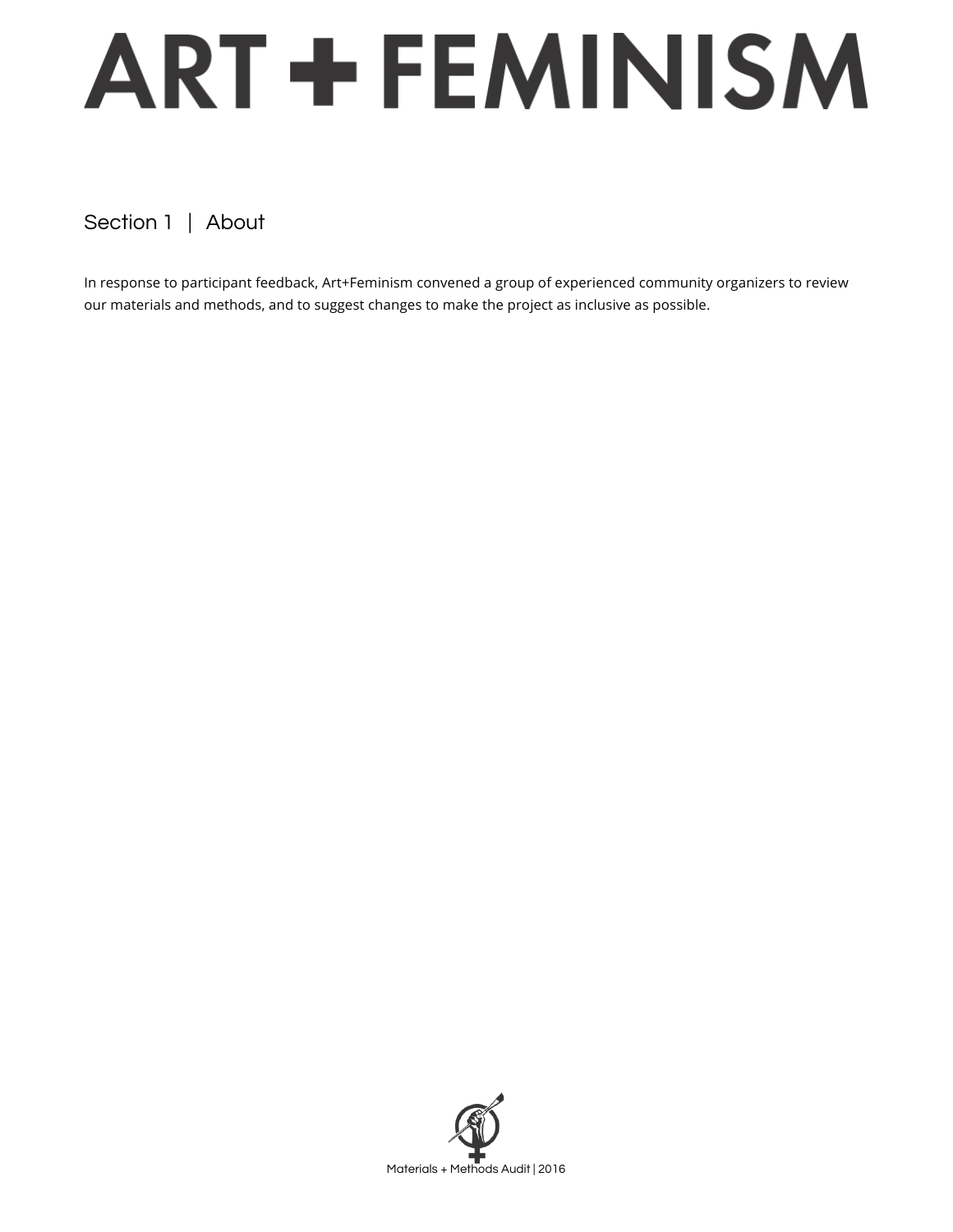### Section 2 | Author Biographies

### Alice Backer

Alice Backer is a social media professional, lawyer and free culture curator. In 2015, she launched Afrocrowd, a multilingual initiative to increase Afrodescendant participation in crowdsourcing initiatives such as Wikipedia. She was Francophonia Editor at Global Voices Online (2005-2006) covering French-speaking blogs of Africa and the Caribbean and a founder of Global Voices Lingua (2006-2007). She has been aggregating and disseminating Haitian online expression since 2005 at her websites www.kiskeacity.com (2005-present) and www.haitianbloggers.com (2010 present) and through social media. On the weekly podcast Legacy of 1804 she interviews notable guests on Haitian current affairs (2013-present). Alice holds a B.A. from Barnard College of Columbia University and a J.D. from New York University School of Law.

### Sheetal Prajapati

Sheetal Prajapati is an educator, artist, and cultural producer living in Brooklyn. She is Assistant Director, Learning and Artists Initiatives at The Museum of Modern Art and co-organizer for Open Engagement, an annual conference on art and social practice. Her work as an educator looks at the intersections between pedagogical and artistic practice for public engagement and social change. As an artist, Sheetal's current work addresses notions of intimacy and exchange, exploring the conditions that allow us to make connections to each other and the world around us. She received her BA from Northwestern University and her MA from the School of the Art Institute of Chicago.

### Marin Watts

Marin Watts is a queer trans Filipino multimedia artist, filmmaker, and educator. Culturally rooted in the American South, he has a long history of working collaboratively with art, youth, and social justice communities. His goal is to work towards increased visibility for LGBTQGNC communities in the media and creative arts through education, collaboration, and art making. Watts founded Media Masters Alliance (mediama.org) a media project providing media education and mentorship opportunities for LGBTQGNC and allied youth, and is currently working on several film and fine art projects.

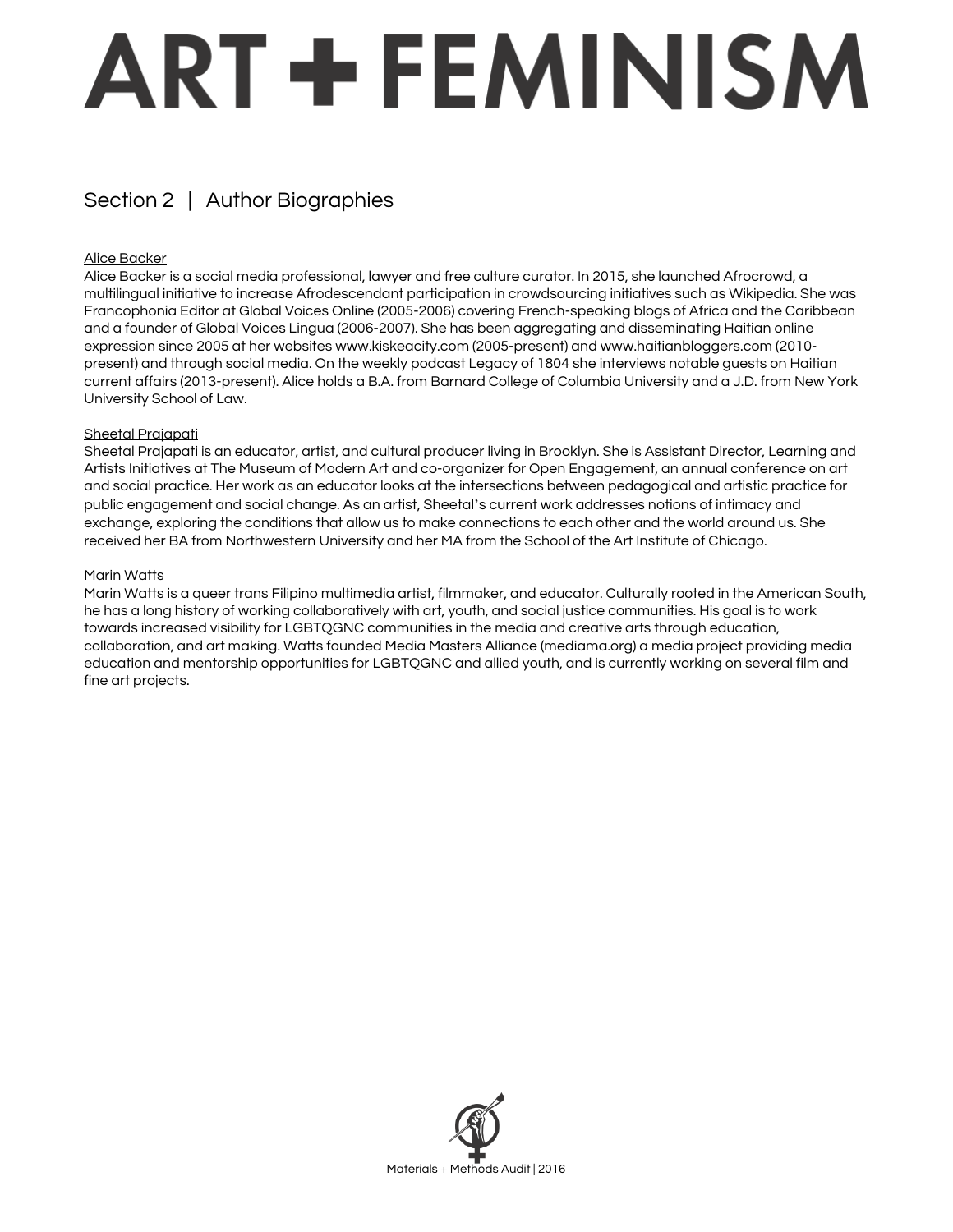### Section 3 | Art+Feminism Diversity Audit — African Diaspora Outreach

Author: Alice Backer, Founder and E.D., Afrocrowd 6/12/16

### Sections:

- 1. Outreach and Recruitment Process and Materials
- 2. Training Materials
- 3. Meetup Page and Website
- 4. Event Structure
- 5. Visibility and Ownership

This part of the report seeks to explore avenues of outreach to people of African descent and propose ownership as a solution to future requests for improved representation by subgroups in A+F's target audience. The comments and recommendations below glean from Afrocrowd's experiences and learnings during its 16 month-old effort to increase outreach to editors of African descent in the Unites States and to build bridges to existing editors and groups of editors in Africa, including West Africa.

### Outreach and Recruitment Process and Materials

A+F might benefit from an intensification of ambassador recruitment in non-western parts of the world, including Africa. Afrocrowd itself is still identifying contacts in that part of the world and is hoping to develop those contacts further at a conference being organized by the Wikimedia Foundation in Africa later this year. Recommendations:

(Expect all these to take a few years realistically as African diaspora participation is low in the movement at large, including among men.)

In collaboration with Afrocrowd,

- Augment the list of contacts in Africa, including in Sub-Saharan Africa. Expect this to be an ongoing process that will take a few years.
	- $\circ$  Note that Wiki Indaba 2016-1017, a gathering of African wikipedians which will take place in Ghana, is currently in its planning phase and Afrocrowd may attend. Some networking can be done there towards more regional participation in A+F 2017.
- Diversify the list of Ambassadors in Europe to include more racial minorities, including people of African descent.
- Develop goals and targets for increased diversity among Ambassadors on a 5 year timeline. (This is optional as many find that a more organic approach resting less on metrics may or may not be preferred.)
- Compile a list of female black librarian contacts in the United States. (Afrocrowd is preparing a national black librarian outreach campaign with #1lib1ref from October 2016 to January 2017 and the lists and contacts made from that can then be carried over starting from A+F 2017 and beyond.)

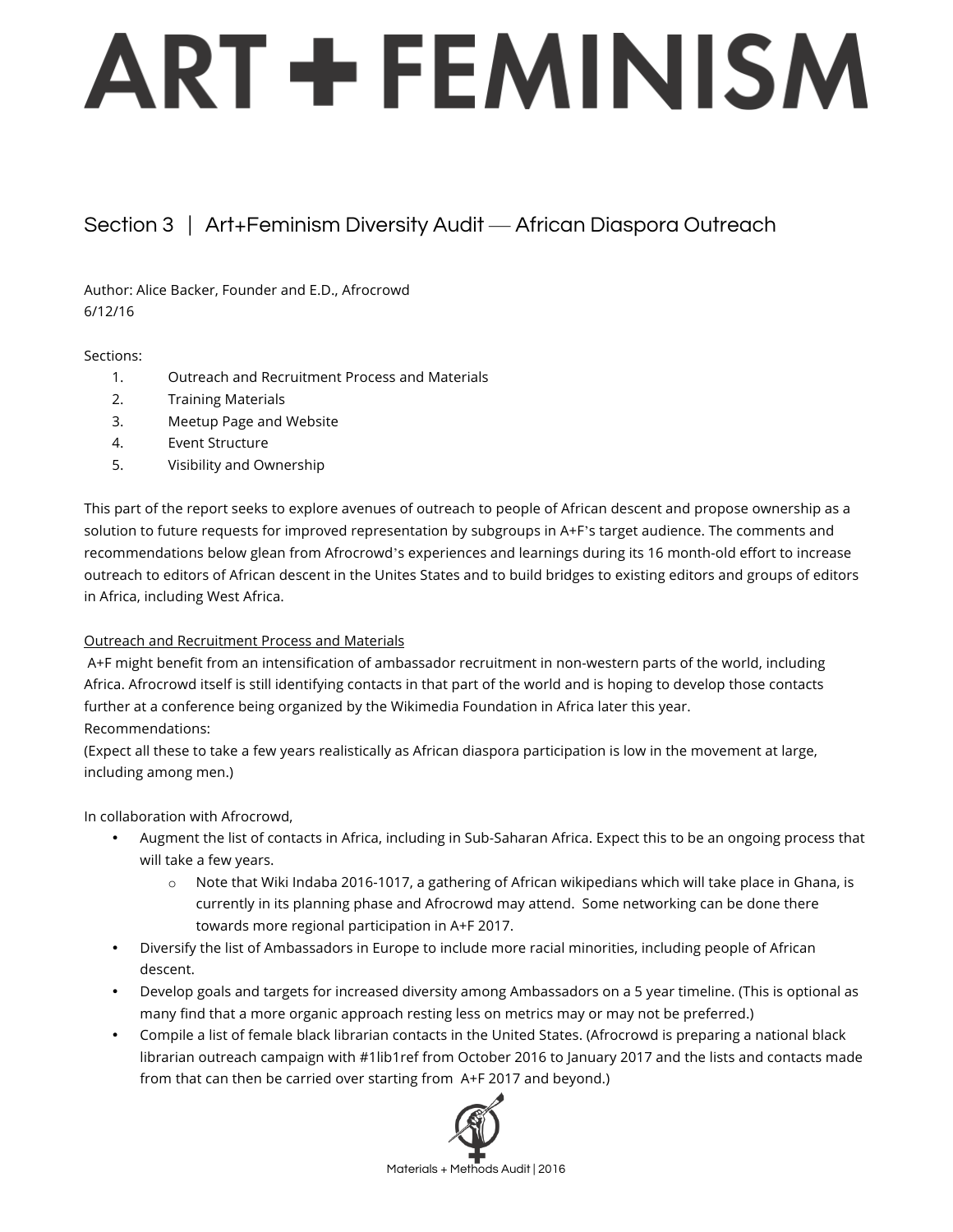- Increase Afrodescendant participation at the flagship Art+ Feminism event at the MoMA in New York City.
	- o Consider asking the Black Lunch Table, a US and sometimes NYC-based group of Black artists who organize wikipedia editathons, to pitch in with outreach to their constituency for A+F 2017.

### Training Materials

The training materials (beginner and advanced presentations and videos and organizer kit) are thorough, effective and elaborate. Training materials do a good job of incorporating case studies using articles on women of color such as bell hooks and Adrian Piper. They explain acceptable sources and criteria for notability with great care. They also explain that desirable sources are peer-reviewed. One caveat, however, is that at some point in the materials desirable sources are qualified as "mainstream."

Furthermore, as reflected in the user experience study commissioned by A+F, beginner A+F participants are finding the Wikipedia interface and lingo somewhat off-putting and disorienting.

### Recommendations:

Implementing the below recommendations is by and large optional as training materials are pretty thorough in their current state and represent a great resource for other diversity outreach projects such as Afrocrowd:

- Since we know that mainstream sources often reflect systemic biases of some sort, A+F training materials may want to mention that the organization is aware that the prevailing notability and credibility of sources requirements do nothing to help bridge the multicultural and gender gaps on Wikipedia and that A+F is committed to help refine the formulation of these requirements.
- Beginner training materials appear too advanced. Consider paring down the level of granularity and detail in your beginner training, especially in light of the feedback from the user experience study you commissioned.

### Meetup Page and Website

The Meetup page and website are very adequate when it comes to outreach to your core audience. That said, A+F has faced discontent from gender subgroups about the handling of their gender group in your articles lists.

### Recommendations:

- In terms of reaching out to people who are both in Afrocrowd's and A+F's target groups, some subtle signaling that their presence is expected in the community might help in making the materials relevant to them:
- Consider posting the Afrocrowd logo, hyperlinked, in a "partners" or "supportive organizations" section on the homepage of both the website and the meetup page. The logo and likeness of Afrocrowd has the potential to alone signal inclusion. Those who want to find out more can just click on the link.
	- $\circ$  If you are able to obtain an alliance or partnership with the Black Lunch Table, consider adding their logo in that section too, as they are a female led collective of artists who should fit well with your community.
- If using photographs on these media, consider interspersing images of diverse participants.

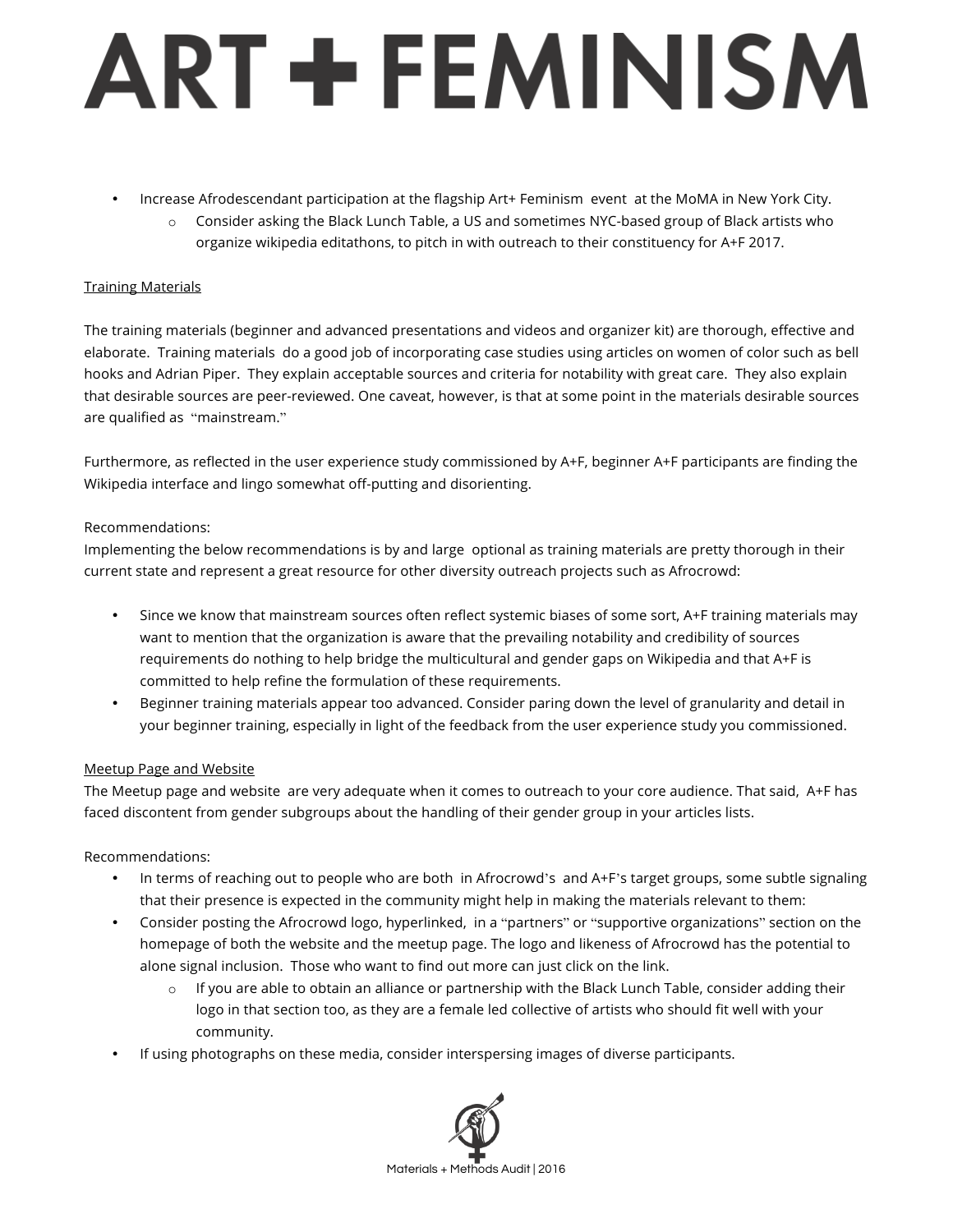- In the section entitled "Diversity Subcommittee" on your landing page, consider adding small headshots of each member.
- While seeking the recommended partnerships, be cognizant that some afrodescendant women may be wary of association with the term "feminism". There is a long epistemology of Black female scholars and activists decrying racism in mainstream Western feminism. Namely, mainstream western feminism is often accused of asking non-white women to participate in the movement in a way that ignores other societal ills such as racism. These voices have pointed out that western mainstream feminists can be as guilty of racism as their male counterparts.
- In terms of preventing future complaints about inadequate representation of gender or other subgroups, please refer to the following section.

### Event Structure

A+F's flagship NYC event is a bustling day replete with panels and editing opportunities. Afrocrowd tried to carve a niche for our target audience this year by helping out in outreach but that did not necessarily translate into a well organized presence of our subgroup. Afrocrowd invitees reported some degree of disorientation.

This section also seeks to address a past complaint by a member of a gender subgroup of A+F's handling of the portion of your articles list relating to them.

Recommendations:

- Consider giving gender subgroups and diverse subgroups in your target audience who voice complaints ownership of the process of how their group is represented at your event. You will relinquish some control but likely find that this approach pays off. While it is impossible to avoid complaints, empowering discontented participants to take charge may make for a better experience in coming years. This ownership can result in any or all of the following:
	- $\circ$  Subgroups may decide to brand and organize their own events in their city or country. Ex: A+F Transgender 2017 at Brooklyn Public Library, NY.
	- $\circ$  They may decide to own and take charge of a session dedicated to their subgroup at your main event or at the main event in their city.
	- $\circ$  If they have complaints about how a specific aspect of the event was organized this year, i.e. articles lists, you may want to put them in charge of the process of how articles are handled the following year -- in their own city or globally.
	- $\circ$  In general and this is not easy— offer members of subgroups both the option to blend into your existing events and the option to huddle among themselves if that is what they prefer.
- Organizing a presence suitable to individuals in both A+F and Afrocrowd target groups for next year may need to start way ahead of March 2017.
	- $\circ$  Though they can be controversial, consider some visibility mechanisms for articles about topics relevant to Afrocrowd's target audience such as a special highlight or discreet asterisk.
	- o Since many do not necessarily like the singling out of diverse subjects, intersperse diversity in existing lists, with a subtle marker.

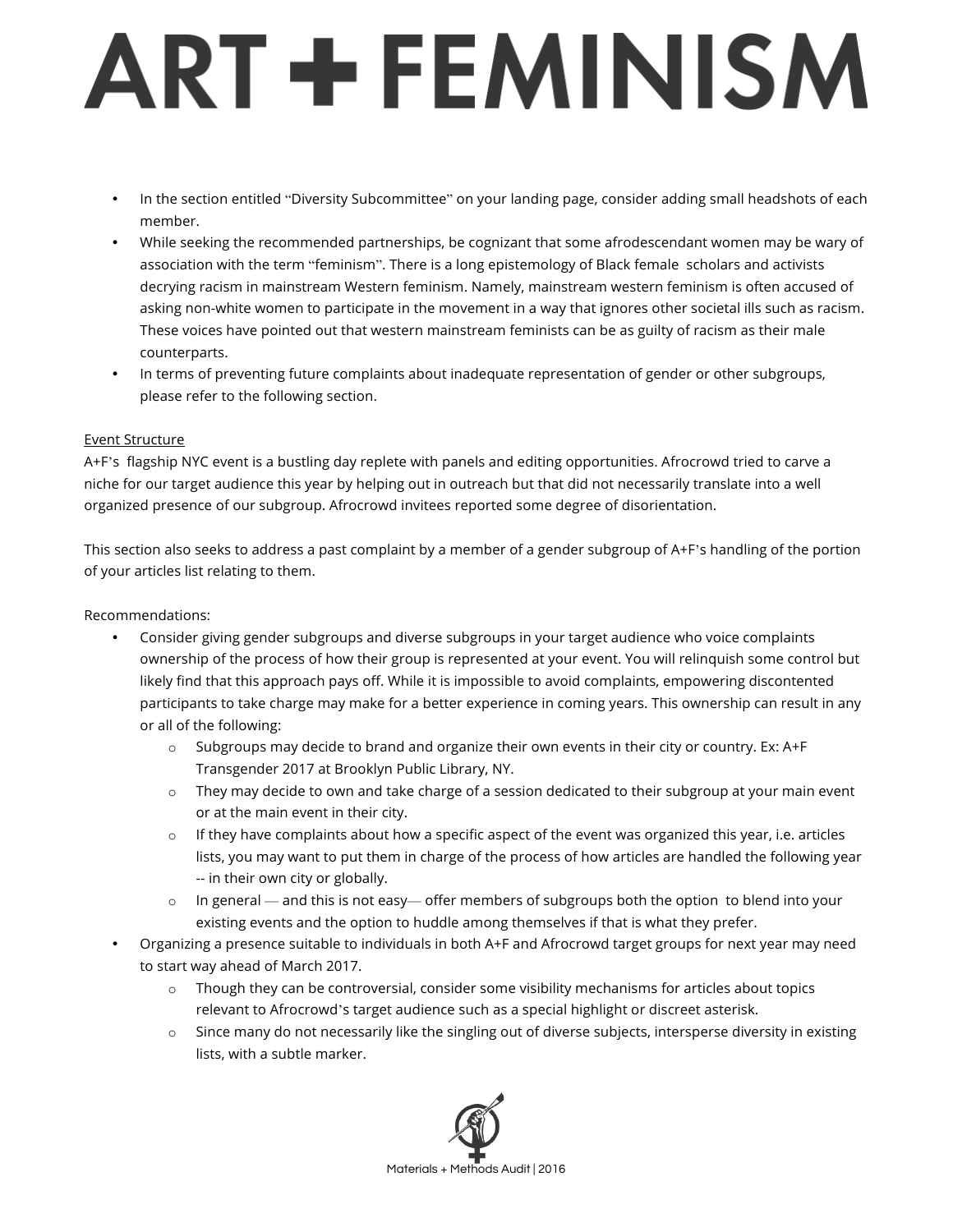- $\circ$  Consider a session dedicated to participants interested in finding out more about Afrocrowd or the Black Lunch Table or incorporating that perspective in an existing session.
- o Add a section about Afrocrowd or the Black Lunch Table to your Meetup page and website. (See previous section for more.)
- $\circ$  Consider inviting members of the Black Lunch Table to attend and participate in program design for A+F 2017 or simply invite them to be on a panel.

### Visibility and Ownership

Folks who belong both to Afrocrowd's and A+F's target groups will need to see more of themselves in your materials. The visibility will need to also be coupled with a sense of ownership or self-determination, as activist Reina Gossett explained during an A+F 2016 panel at MoMA in NYC.

### Recommendations:

Many specific recommendations for increased visibility and ownership have been made in the report so this section merely reiterates a broader approach to visibility.

- **Visibility should be subtle.** You want to both suggest in your materials that people of African Descent are expected and welcome in the A+F space and at the same time make it clear that those who want to engage your space without engaging subgroup-targeted activities can do so.
	- o Achieve that by offering both subgroup-specific activities and by incorporating subgroup perspectives and participants in general activities.
	- o Use visual cues, such as Afrocrowd's logo, to signal that group specific activities are available to those who want them.
- When and if contestation or conflict arises, and provided you determine that such contestation is made in good faith, err on the side of handing over ownership of the solution to either the complainant or someone in their group. For example, in the complaint registered during A+F 2015 regarding articles lists not accurately reflecting a certain gender subgroup, one possible response is to encourage them or someone in their group to organize an A+F [Insert Subgroup] event in 2017. That should provide them with some amount of control over the problem they wish to solve.

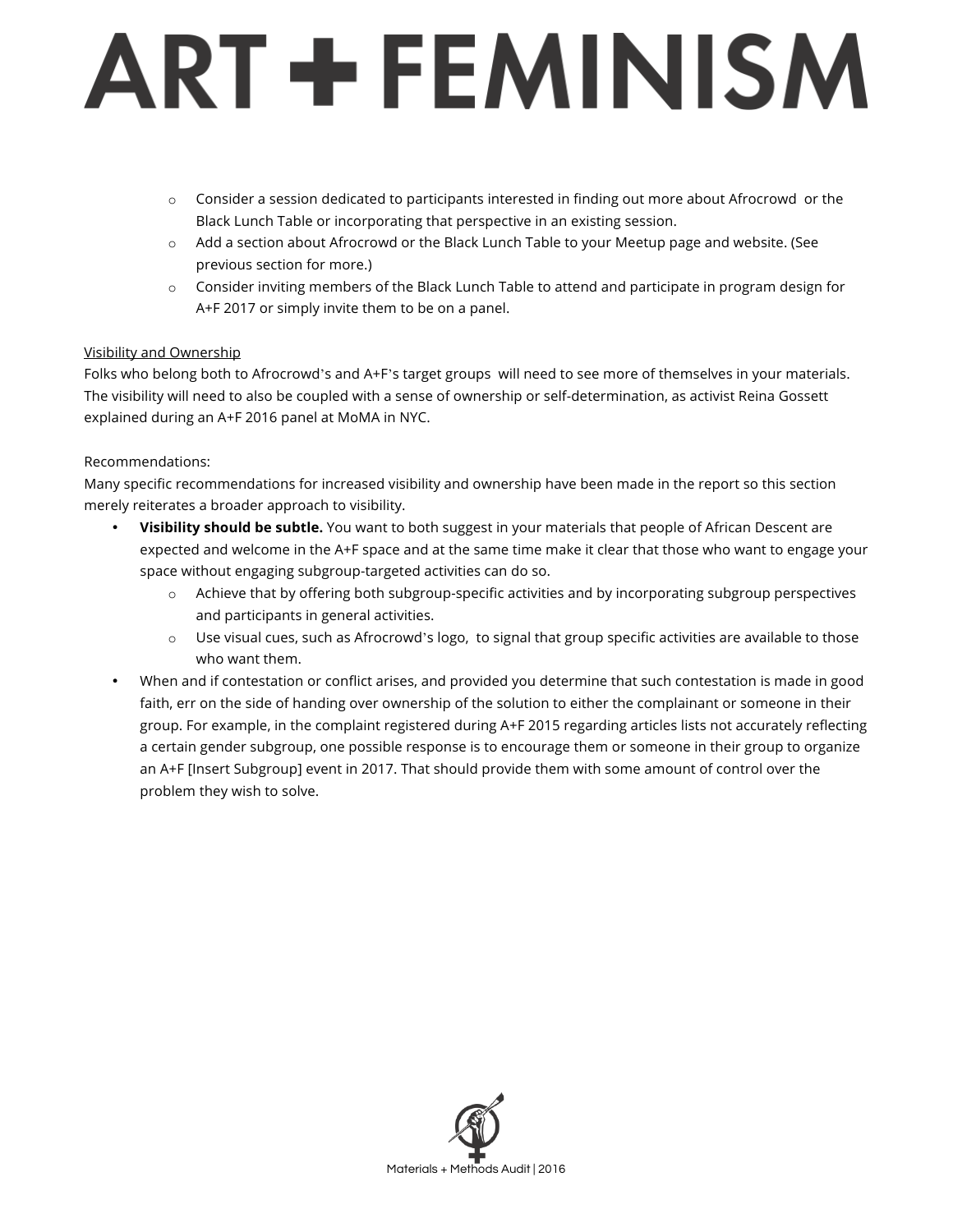### Section 4 | Art + Feminism Diversity Report: Training and Outreach Materials

### Author: Sheetal Prajapati

This report reviews and provides recommendations for further developing the training and outreach materials and resources available to independent organizers and participants for Art + Feminism wikipedia-thon events. These recommendations will offer concrete ways to provide organizational tools and content to address the ways the Art + Feminism collective can provide a framework of openness and inclusion.

For the purposes of this report, the term "inclusion" is being used in a broader context. In addition to addressing inclusion across identity and gender, this report also considers inclusion to mean providing anyone interested in organizing with a complete set of tools. Part of a project that relies on peer support, equity, and honesty requires that organizational materials provide all participants with the tools to match their interest and set up them up to succeed. This report then, provides recommendations to enhance the key training and outreach materials to better prepare participants for their chosen role in making Art + Feminism a sustainable and inclusive project.

### Key Recommendations

Looking across this set of resources, there are some key recommendations that the collective should consider addressing. These recommendations take into consideration both the conceptual and concrete nature of the Art + Feminism project. Materials distributed should reflect the values of the project in addition to providing practical content for organizing, training and education. It is clear that the values of Art + Feminism are democratic and strive to be inclusive and nurturing to building communities around action. This clarity is best understood in conversation with the co-organizer, Sian, Jacqueline and Michael. These recommendations are partially drawn from a desire to find ways to articulate their passion and openness around this work.

1. Define feminism. As discussed with the collective, it is critical to be as open and inclusive as possible in welcoming new organizers and editors to events. Though it might seem counter-intuitive, it is recommended that the collective provide some type of framework for feminism as it relates to this project.

The organizer kit articulates feminism as a practice rather than an idea. This indicates a thoughtful starting point for what can be an open and fluid working framework for feminism.

We know that that feminism is defined in a number of ways, some that are actually exclusionary to various groups. Art + Feminism has an opportunity to help shape the concept of feminism, not as a static definition, but rather as an ongoing process of reflection and action. Through the work of wikipedia-thons, Art + Feminism is not only adding content and diversifying contributors but actually providing a platform for a more expansive dialog around what feminism is and can be. This is an important responsibility and there are number of ways the collective can start to build this kind of framework with allies in practice.

2. Statement of Values. Art + Feminism's current stated goal is to improve the coverage of women and the arts on Wikipedia and encourage female editorship. The website goes on to list transgender, cisgender, and gender nonconforming women as invited to be part of this wok. The inclusion of this statement is important but may not be enough to adequately articulate the collective's values around inclusion and openness. It is recommended that the collective identify and state concise values for Art + Feminism on

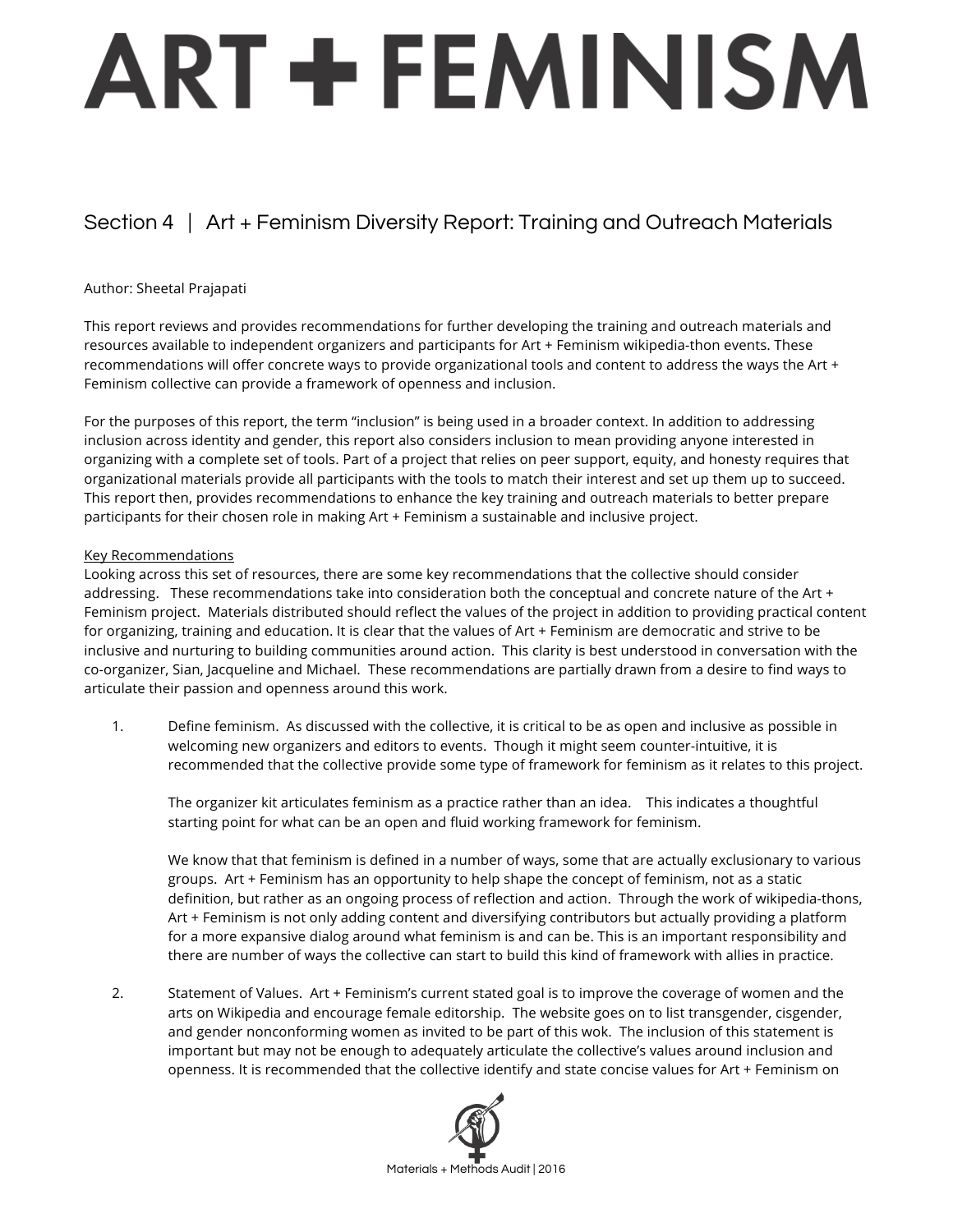their home page. A strong example is that of Black Lives Matter – see their principles. The organizer kit does articulate organizing principles for events and a few of them might be well suited as larger goals for the collective as a starting point for identifying values. While its important not to take stances that may alienate others, it is also important to recognize that Art + Feminism, in its own existence is an action and is already taking a position – a statement of values would allow the collective to further articulate their approach to inclusivity and respect and ensure that potential organizers share those values.

- 3. Share evaluation. The 2015 Outcomes Report is a useful document and outlines clear outcomes of the events and the project's larger implications and interests. It is recommended that this information be shared on the website in some kind of concise manner – it seems it could be incredibly effective for illustrating the potential for the project as it grows. Moving forward, continuing to collect formal feedback also provides participants with a forum for voicing their needs and interest.
- 4. Complete the Art + Feminism meetup page. Browsing through the Art + Feminism meet up page, there are tabs with incomplete information including Event Archive and Outcomes. It is recommended these pages be updated to serve as an effective resource.

### Training and Outreach Materials

The materials reviewed include:

- Training Videos on YouTube and Powerpoint Lesson Plans, Beginner and Advanced
- Art + Feminism website
- Organizer Kit

### Training Videos

These materials provide step-by-step information on the anatomy of a wikipedia page and the process for adding new pages and editing pages with text, images, and other related materials responsibly. They are easily accessible on YouTube.

The videos are great resources for anyone that is new to wikipedia editing. They provide a clear and concise narrative to understand the values of wikipedia as a platform as well as the process for editing. Viewing them seems critical for anyone that is organizing an A+F wikipedia-thon event and will be responsible for coordinating the sharing and use of this knowledge with others. That should be emphasized in the organizer kit as a way to understand the process that takes place at these events.

The one video that might be missing from this series is on the values and goals of Art +Feminism. The Gender Gap piece does indicate the need for Art + Feminism but does not address the larger goals and process of the project. As a next step to the key recommendations, a video piece on "What is Art + Feminism?" or similar could be useful.

### PPT Lesson Plans

These slides provide a parallel presentation to the training videos, including a great set of images breaking down the anatomy of a wikipedia page. Whether this is primarily meant as teaching tool for organizers or a presentation for the event, it is recommended a companion text be developed to complement the visual content. This would allow users to have working definitions of terms as well as fuller explanations of processed (possibly links to other useful resources as well). For example, in looking at the slide presentation, I am searching for a complete definition of "sandbox". If I am new to wikipedia, this might be an unfamiliar term for me.

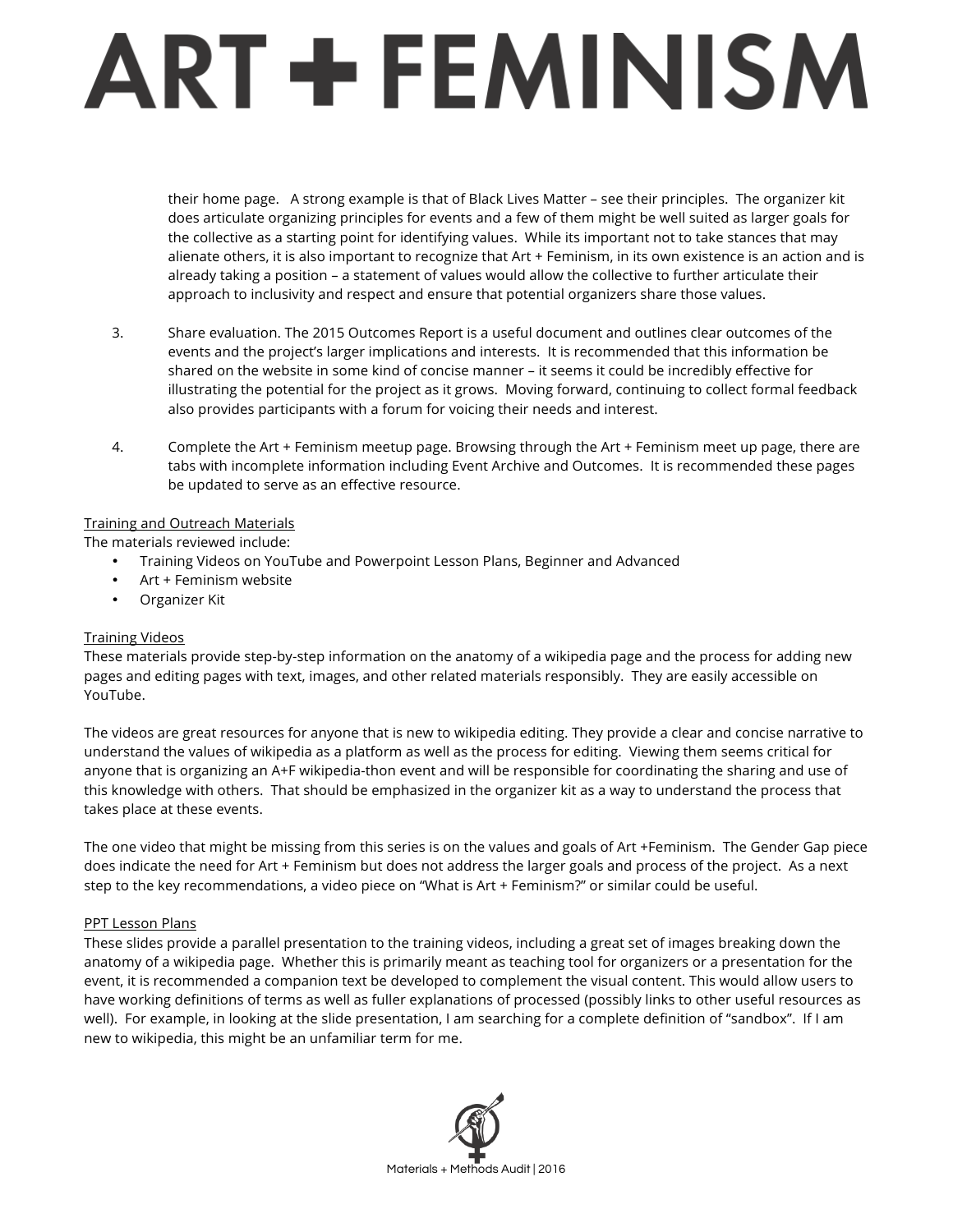Since there are a series of videos available for most of this content, maybe a transcript of those pieces could be excerpted into companion text for the slides. This could also allow organizers to better prepare for training sessions during the event.

### Art + Feminism website

The website has many positive qualities:

- Simple, easy to navigate
- Concise information, links to pertinent content
- Great history section with video
- Updated press page
- Blog has relevant content

Overall, it provides basic information and some insight into the work of the group and its larger reach, including a map that visualizes the geography of the project in 2016.

These are recommendations for further content development:

- As outlined in the key recommendations, there are a few areas where the content does not go deep enough to articulate the values of the project. Should the group decide to articulate these, it would be ideal to make space on the site to present them.
- The blog has some great potential for creating a dialog amongst the community. With limited capacity, this may be out of the current scope of possibilities, however, for the purposes of this report, it is recommended that the collective consider the blog as a place to feature voices of organizers around the world. This kind of visibility amongst each other could play an important role in peer support amongst these dedicated participants. It could also serve as a place to articulate narratives about each event from the point of view of local organizers or participants. There are many possibilities for how the blog could function but this recommendation is based on the project's emphasis on inclusion and agency.
- The website could benefit from an archives section that provides brief statistics and overview of previous annual Art + Feminism events and partners.
- It is recommended that the site include a page that lists volunteer and satellite event organizer names and locations with permission. There is a great list of partners, allies, and organizers on the homepage but given the values around this work, a list of those who provided labor and organizing in various places would be appropriate.

### Organizer's Kit

The final section of this report will provide an outline of concrete content additions to the Organizer's Kit. As with previous sections of the report, content developed from key recommendation areas can and should be incorporated into this toolkit for organizers.

- The current Organizer's Kit provides a framework that articulates the various components involved in organizing an event for Art + Feminism. Rich content areas include:
- Effective samples of event documents in appendices (cheat sheet)
- Resource links through document are helpful
- Principles of organizing set a positive tone for project
- Recommendation to connect with regional ambassador is critical
- Inclusion of safe space policy

As a toolkit for someone organizing an event like this for the first time, there are some missing content that could provide more clarity in key areas as follows:

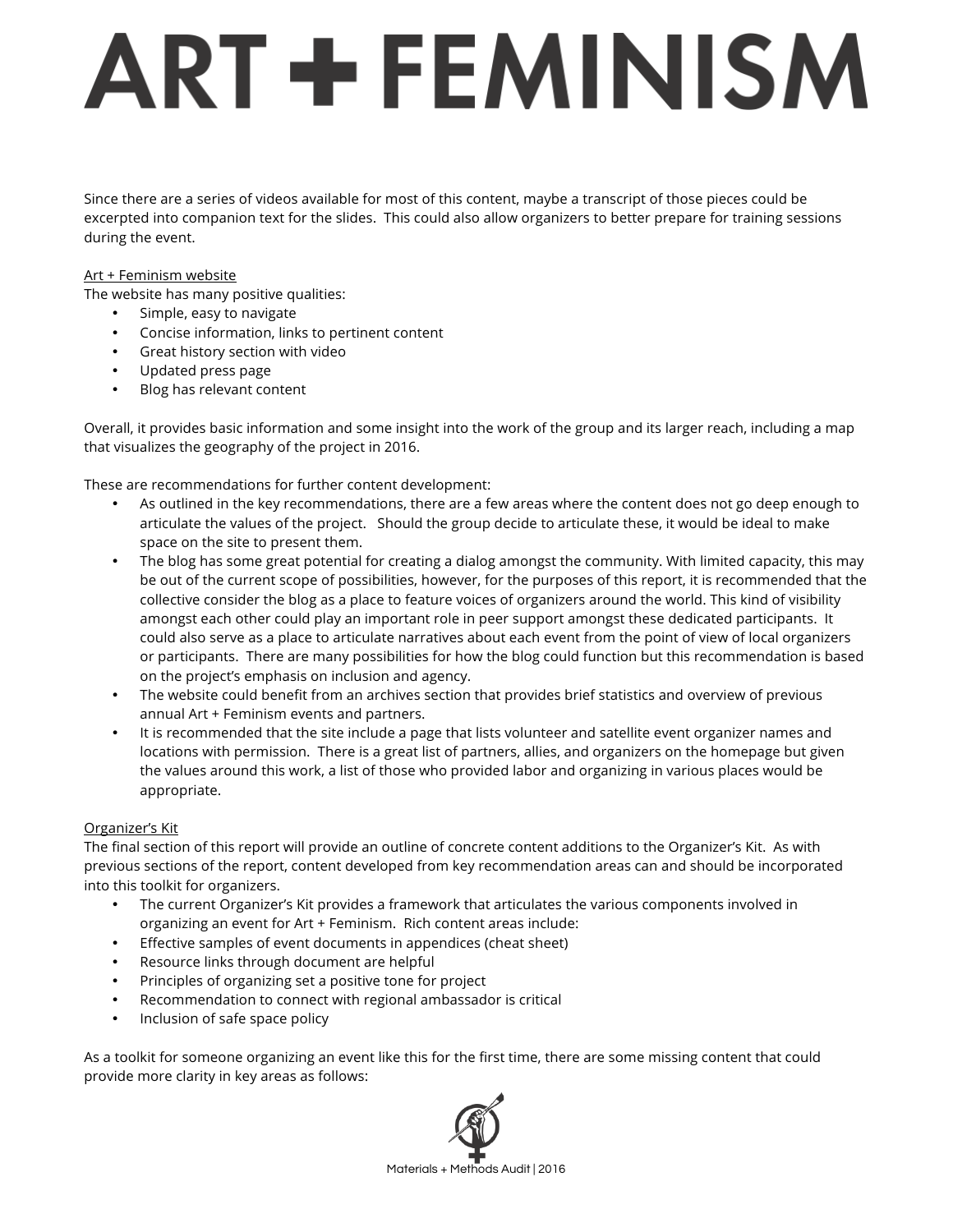- 1. Timeline The organizer kit should include a suggested timeline for organizing all aspects of the event. This also serves as a way for organizers to set deadlines for production.
- 2. Skills/Support– The kit implies that additional help and specific skills might be needed to organize an event like this but it is recommended that the document actually suggest how many other people or what kind of skills one might want or need to organize locally. [Example: an experienced event planner might not have the skills to set up meetup pages and would want to seek someone with those skills for support]
- 3. Partner section and checklist- Organizers are encouraged to work with partners and host organizations for events. This kit should include a quick checklist of qualities and resources organizers should consider when approaching or choosing a host/partner for the event (space, equipment, communication support, etc). Checklists like this can be included in the appendices of the kit but the main text of the kit should include a section on how to choose an appropriate partners whose values/goals are appropriately aligned with Art + Feminism.
- 4. Goals This kit should include a set of goals for Art + Feminism wikipedia-thon events. They can be quantitative or qualitative – regardless, it's important for the organizer to understand the desired outcomes of these events. The current tool kit does lay out principles but those are more related to the way one works together rather than goals of the project.
- 5. Event Checklist Include an event checklist in the appendices of the kit as a quick reference for organizers. (this can be folded in with timeline)
- 6. These five content areas are priority recommendations for providing a full tool kit for organizing and welcoming interested participants with a range of backgrounds and interests. Below there are secondary recommendations that can be incorporated and considered over time as the collective decides.
- 7. Update Press Release The press release should include more robust information about Art + feminism and then include the concrete event information. Consider revising the template to provide a framework for customizing content locally.
- 8. Safer Space Policy How one might use this policy for events should be articulated in the kit. Should it be posted somewhere? Should it be shared with volunteers or partners? The kit should provide clarity around this text as a tool.
- 9. Event Schedule samples- The appendices could include a run down of event flow as well as a larger planning timeline mentioned above. The day-of sample could illustrate how an event unfolds and when additional support might be needed during the day.
- 10. Add Resources Include links on how to set up email/document sharing accounts, share links to sample Facebook event pages, and other useful links for administration throughout the kit narrative.
- 11. Regional Ambassador first contact The collective should consider suggesting contact with a regional ambassador as a first step in the process of organizing. These experience individuals can provide insight up front for organizers as they begin planning.
- 12. Media tips Consider providing customized suggestions or providing links to tips for marketing events and writing press releases.
- 13. Encourage dialog when possible, encourage organizers to incorporate dialog (such as the breakout discussion for the 2016 event at MoMA) as part of the events. This might require occasionally providing information on what kind of topics and individuals might be well suited for the event for interested organizers.

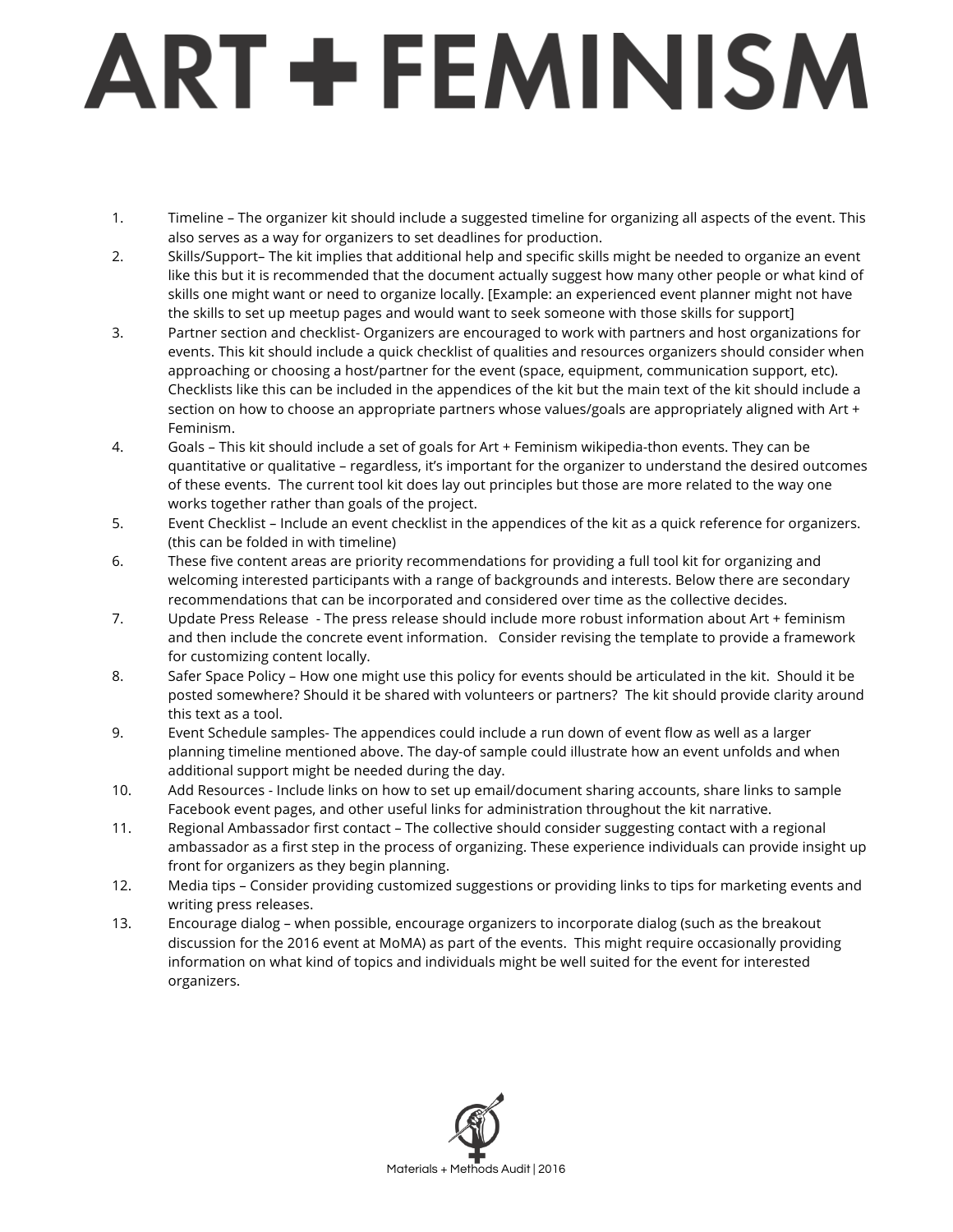### Section 5 | Art+Feminism Diversity Subcommittee Report

### Author: Marin Watts

### Sections:

- 1. Overview
- 2. Outreach and Recruitment Process
- 3. Training and Outreach Materials
- 4. Meet-Up Page and Website
- 5. Event Structure

### **Overview**

To increase the diversity of editors and content within Wikipedia, Art+Feminism needs to work with ambassadors within a range of communities and providing targeted training to these ambassadors so they can then teach their community how to edit Wikipedia articles, host editathons, and organize regular Wikipedia training sessions. Art+Feminism needs to also be clear about their mission, goals, and vision so people looking to get involved understand more clearly what the project aims to achieve. Another very important piece that needs to be addressed is the language and accessibility of the resources and training sessions so that they meet the needs and abilities of a variety of populations, not just white academics. And generally, there needs to be more time invested in outreach, education, and adoption of the project.

### Outreach and Recruitment Process

Comments: Libraries and art spaces institutions seem to be your main audience. This should be expanded to be more inclusive to a variety of groups.

### Recommendations:

What are the areas that you would like to reach? Many of the locations that Art+Feminism provides trainings are in spaces that are inaccessible or uncomfortable for many people. Art museums and libraries are generally visited by older people or people. Museums are often attended by people who are looking for adult activities or those who have money to visit the museum. A suggestion would be to extend outreach to public schools, community centers and space, local libraries, and reaching out to groups and organizations providing direct services to the community, as well as trainings in languages other than English. There are nearly 800 languages spoken in New York, making it one of the most linguistically diverse cities in the world.

There is definitely an opportunity to reach youth populations and older people looking to expand their professional skills at libraries, but there needs to be more of a concerted effort to provide trainings at smaller local libraries. According to Pew Research Center, "Those who have visited a library or bookmobile in the past 12 months are more likely to be women, parents of minor children and those with higher levels of education. Younger adults ages 18 to 29 are more likely than their elders to have used libraries during the previous year. And those less likely to have recently visited a library include Hispanics and those who live in rural areas."

As Wikipedia becomes the go to source of information, especially among youth, it is essential to expanding the content to be more current and culturally diverse. By training educators and youth to create and/or edit Wikipedia pages could be a solution to the gap in information that is added to Wikipedia. Possible outreach opportunities could be listing

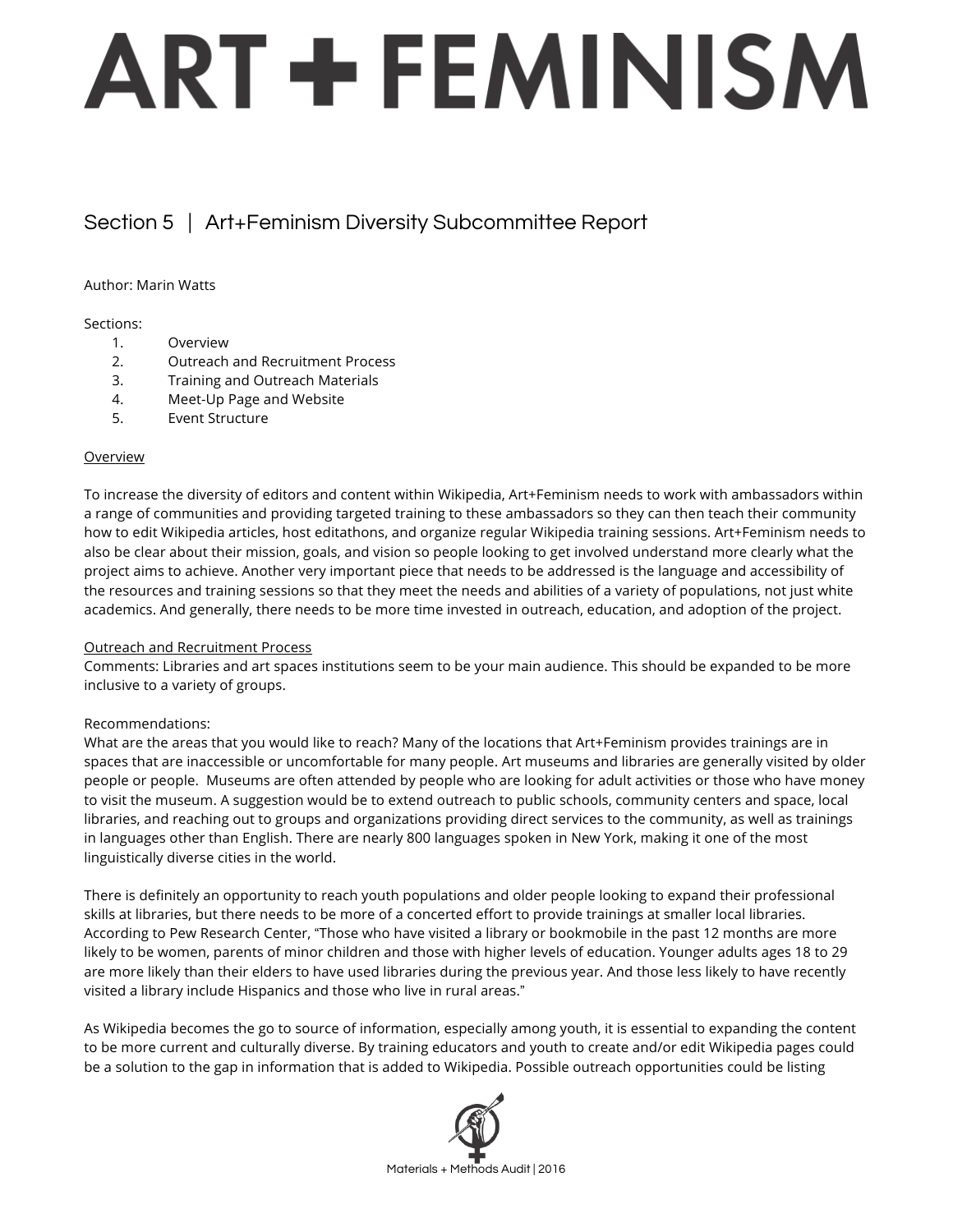Wikipedia training opportunities on educators listservs and offering Wikipedia editing as a free skills training. By offering general Wikipedia training, an overview of how Wikipedia is edited, how to add content to Wikipedia, and being transparent about the ways content is vetted for publishing in Wikipedia would also be a great way for educators to get involved

When trying to increase LGBT content within Wikipedia, Art+Feminism should reach out to LGBT centers and groups and organizations working with queer youth and elders. A few suggestions would be to reach out to gay straight alliances within schools, LGBT archives, and museums focusing on LGBT art and cultural production. A few hurdles you would have to consider when working on increasing LGBT content in Wikipedia is the fact that historically, queer content has been erased or underrepresented in the public eye. Wikipedia has very strict policies around what is considered "reliable" source material. LGBT movement builders and organizers are often not household names or public figures, which will lead to difficulties proving notability.

If people are adding content into Wikipedia, that is not getting accepted or that is constantly being challenged, the adoption of Wikipedia editorship will be low. Are there Wikipedia gatekeepers that are brown, black, queer, differently abled, non-english speaking, poor, or immigrants? Who are the folks making the decisions on what gets published or not? Could there be specialists that can provide better feedback when articles get denied?

### Recommendations:

- Organizing a Art+Feminism ambassador program/mentorship/internship program.
- Working with a community organizer, public school teacher, or youth organizer to provide more direct outreach within their communities.
- Offer Wiki-editing trainings throughout the year in a range of locations outside of the museum or academic library settings.

### Training and Outreach Materials

Comments: In general, the material is too academic and dry. The organizer's toolkit and training material is a great resource for folks to have access to. The Youtube channel is great and extremely helpful, but you should also make handouts and materials for all ages if possible. This would help maximize the reach and provide more clarity around the structure and process.

### Recommendations:

Art+Feminism should make the material more visual and simple if possible. Create physical handouts and one pagers that drill down particular processes. Also the Art+Feminism Safe Space Policy should be more visible and should be made higher on the priority list of materials to break down or add to the website. Not just on Wikipedia platform and in the organizer's toolkit.

### Content to add to safe space policy:

Make no assumptions. When working with people, do not assume you know their sexual orientation or gender identity. Don't assume that everyone is heterosexual or fits your idea of gender roles

Use inclusive language. Through conversation and during workshops and trainings, make sure the language you are using is inclusive of all people. When referring to people in general, use words like "partner" instead of "boyfriend/girlfriend" or "husband/wife," and avoid gendered pronouns, using "they" instead of "he/ she" unless they have explicitly stated their preferred gender pronoun.

Meet-Up Page and Website http://art.plusfeminism.org

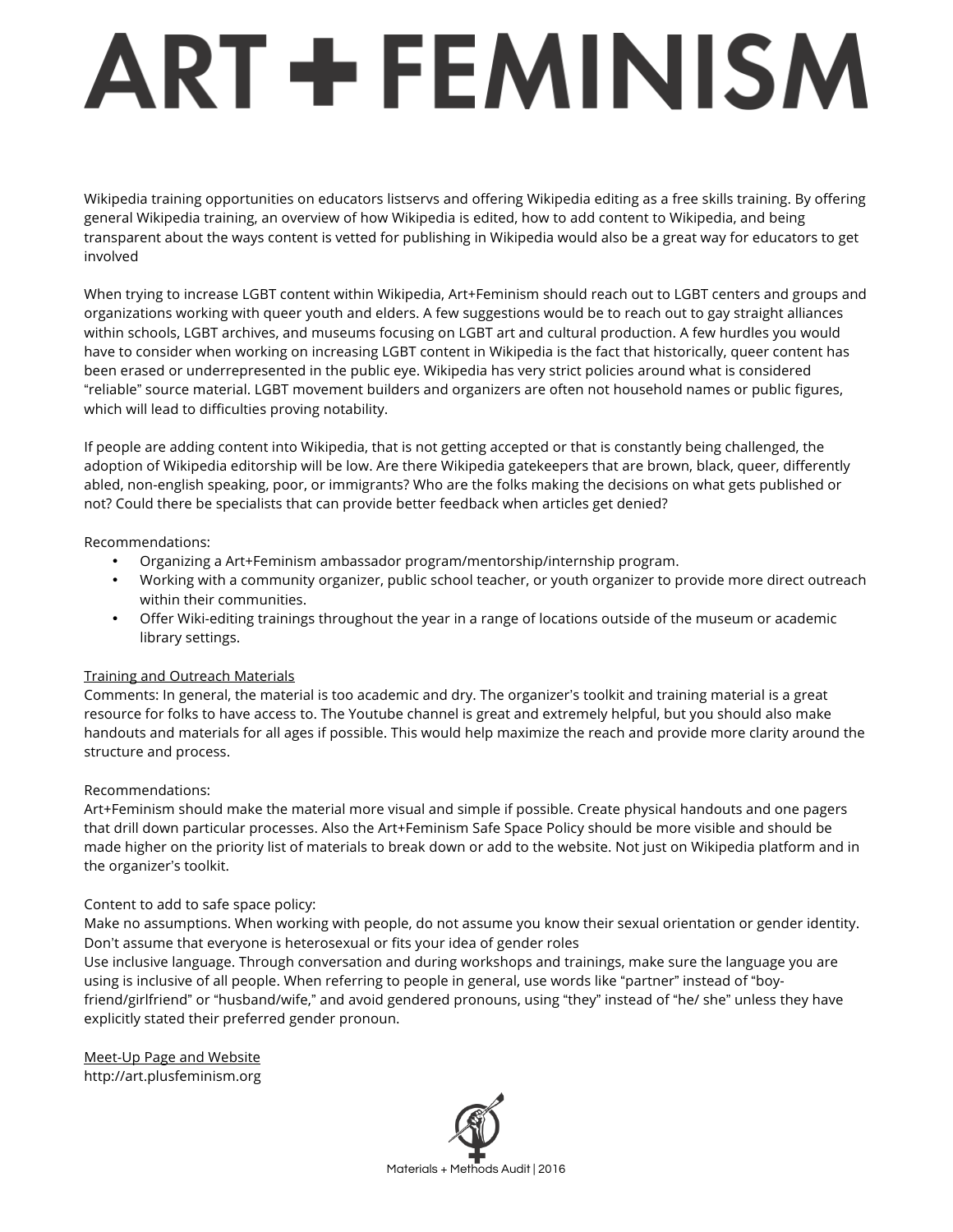http://www.plusfeminism.org http://artandfeminism.tumblr.com

### Comments:

The websites are really simple and contained and on one hand they are beautiful and to the point, but they can also be easily combined or attached to one main site. That being said, these three sites are far more compelling and welcoming than the meet up pages on Wikipedia.

The meet-up page is fairly straight forward, and because it's more for the organizers than the attendee's, it's a good resource. It would be difficult to send a potential participant, to these meet-up pages unless they are active participants. Newly invested Wikipedians may get overwhelmed and turned away.

Another possible pinpoint across all platforms would be the language used on these pages and materials–there's an immediate barrier to accessing the work and general ideology of what Art and Feminism is. Upon immediate online entry, the language is difficult to read and connect to. It's very academic and dry. For example:

Art+Feminism is a rhizomatic campaign to improve coverage of women & the arts on Wikipedia, & to encourage female editorship.

"Wikimedia Foundation found that less than 10% of its contributors identify as female. While the reasons for the gender gap are up for debate, the practical effect of this disparity is not. Content is skewed by the lack of female participation. This represents an alarming absence in an increasingly important repository of shared knowledge.

We invite people of all gender identities and expressions, particularly transgender, cisgender, and gender nonconforming women, to address this absence by organizing in-person, communal updating of Wikipedia's entries on art and feminism. All our materials have Creative Commons licensing, so we encourage you to reference and remix our workflows and training materials to suit the needs of your community."

Words/phrases that stuck that one might need to reconsider or review usage:

"While the reasons for the gender gap are up for debate, the practical effect of this disparity is not." Break this down, is it really up for debate? There is not enough women, femme identified, and gender non-conforming individuals editing and contributing content. And its not just about the women or gender non-conforming editors, but it's their contribution and their lived experiences and interests that need to be highlighted and added to Wikipedia.

If Wikipedia is a source of information that is crowd sourced. The information that is added is vetted by a committee. What does it mean if the information is primarily added and validated by individuals who are primarily white, male, and from a place of privilege?

Rhizomatic: is a philosophical concept developed by Gilles Deleuze and Félix Guattari in their Capitalism and Schizophrenia (1972–1980) project. It is what Deleuze calls an "image of thought," based on the botanical rhizome, that apprehends multiplicities.

Campaign: is an organized effort which seeks to influence the decision making process within a specific group.

Coverage: the extent to which something deals with or applies to something else. the treatment of an issue by the media.